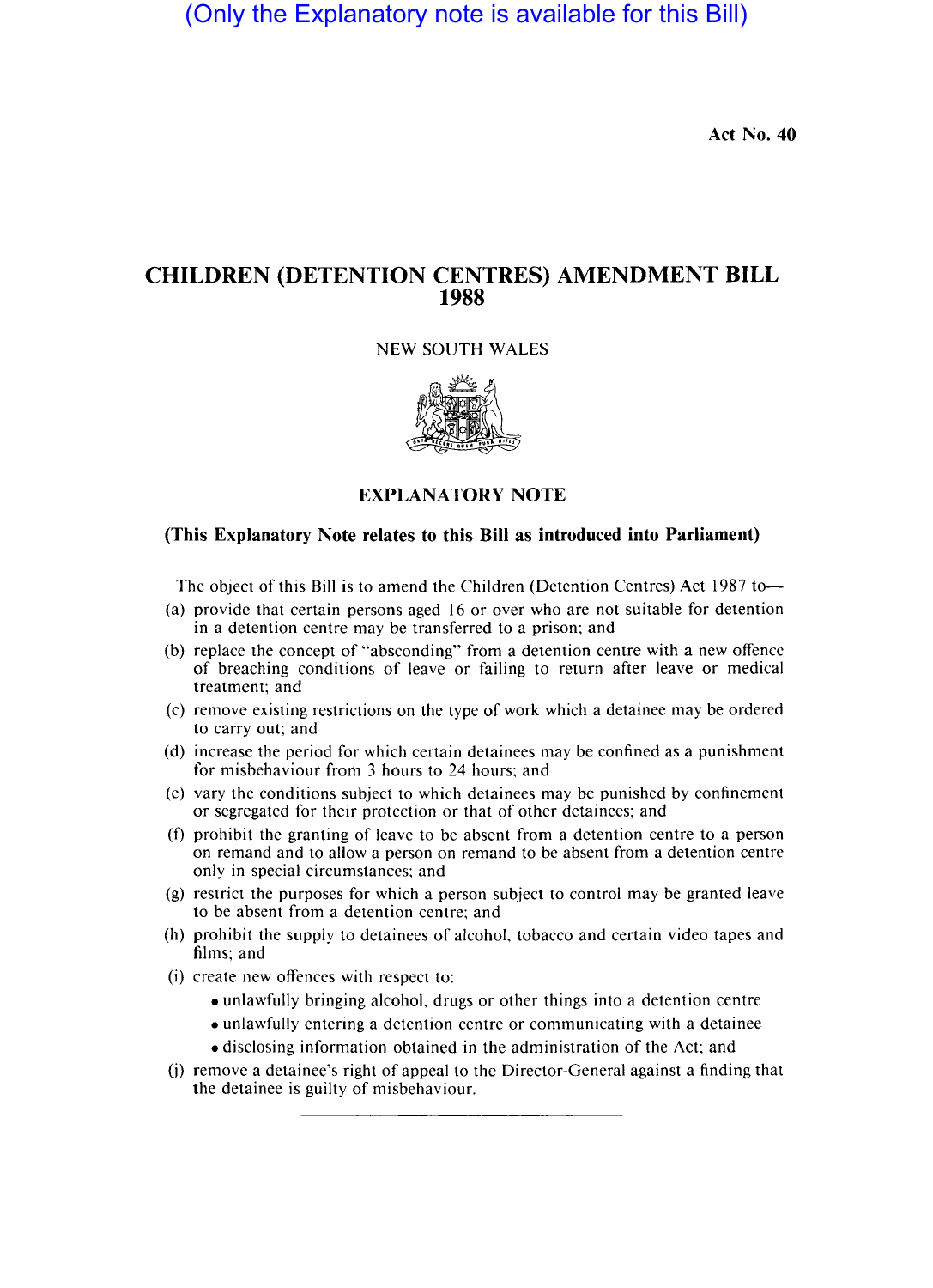*Children (Detention Centres) Amendment 1988* 

Clause I specifies the short title of the proposed Act.

Clause 2 provides that the proposed Act is to commence on a day or days to be appointed by proclamation.

Clause 3 is a formal provision that gives effect to the Schedule of amendments to the Children (Detention Centres) Act 1987.

Clause 4 repeals sections 9A and 33A of the Children (Criminal Proceedings) Act 1987 which are to be substantially re-enacted by Schedule 1 (12) to the Bill (remand or transfer to prison). Consequential amendments are also made to that Act.

### SCHEDULE 1-AMENDMENTS

#### Complaints of misbehaviour

The Bill amends section 20 of the Principal Act (dealing with complaints about and punishment of misbehaviour by detainees) so as to:

- remove the requirement that guilt be established "beyond reasonable doubt" before action can be taken, so that in future it will only be necessary that the person to whom a complaint is made is "satisfied" as to guilt
- remove provisions which enable appeals against decisions on complaints of misbehaviour

(Schedule 1 (6)).

### Remand or transfer to prison

The Bill inserts proposed sections 28A-28F into the Principal Act which re-enact with procedural modifications the provisions of sections 9A and 33A of the Children (Criminal Proceedings) Act 1987. The new sections will provide a procedure for the remand or transfer to prison of certain persons who are aged 16 or over and who would be detained in a detention centre but who are unsuitable for detention there. (Schedule 1 (12)).

In the case of remand, the child must have been charged with an indictable offence or be a detainee detained for an indictable offence who has been charged with a detention centre offence.

In the case of transfer of a detainee, the detainee must have been detained for an indictable offence then be detained for a detention centre offence.

The proposed provisions enable the prosecutor, or the Director-General, to apply for the remand or transfer of the person to prison.

The court can remand or transfer to prison only if of the opinion that the person is not suitable for detention in a detention centre. The court is given guidance as to how to determine "suitability" for a detention centre by being required to have regard to:

- the nature of the offence
- the likelihood of danger to the community, officers or other detainees
- previous behaviour of the person which might indicate a problem in managing the person in a detention centre
- the availability of suitable accommodation in prison

#### Failure to comply with leave conditions, return from leave etc.

The Bill creates a new offence of failing without reasonable excuse to comply with a condition of leave of absence, to return after leave expires or to return after medical treatment. Such an offence also constitutes misbehaviour.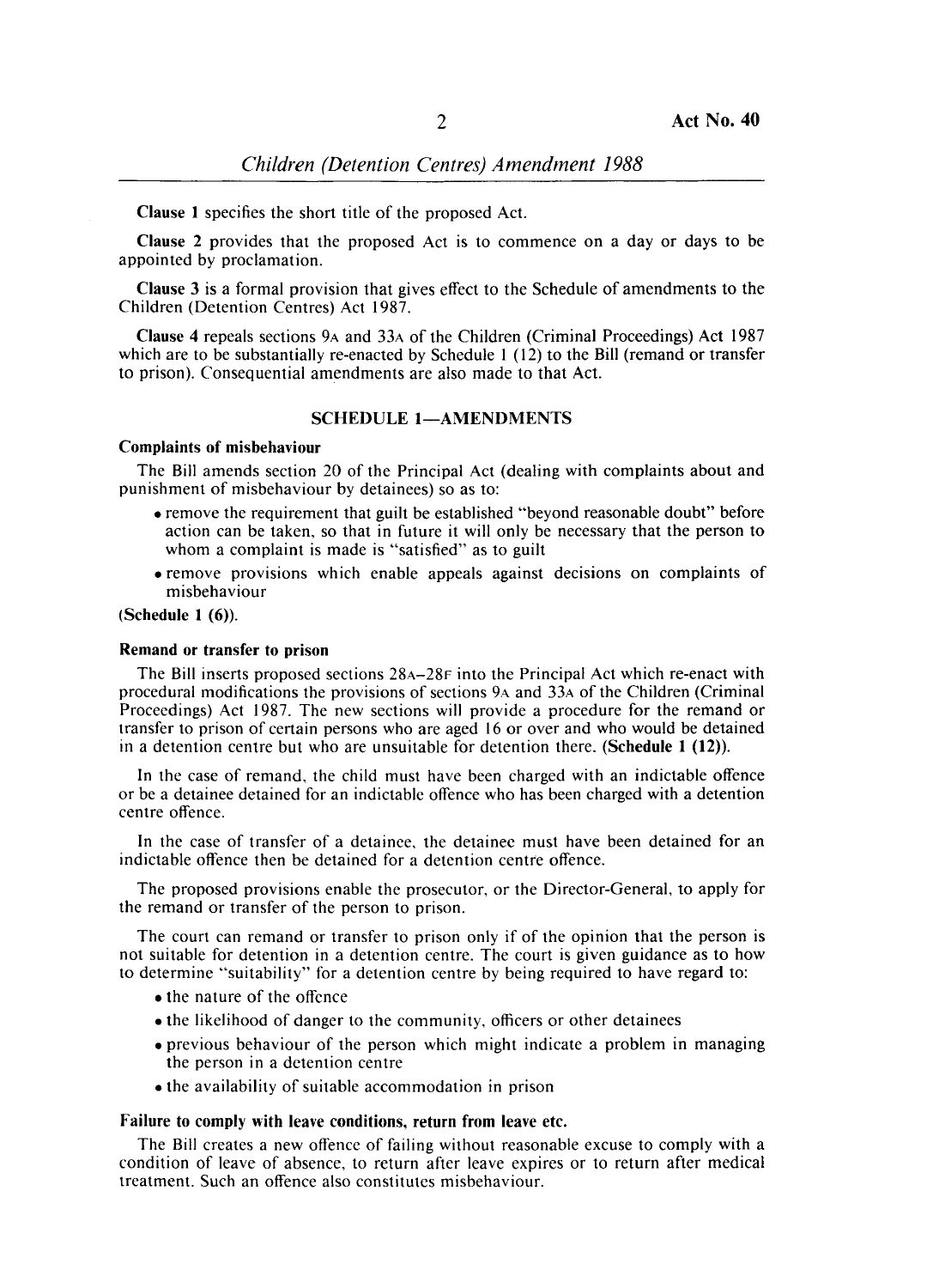The new offence replaces provisions which in those circumstances deem a detainee to have escaped from lawful custody. Accordingly the concept of "absconding" is removed from the Principal Act.

Consequential amendments are made to enable the Director-General to order the arrest of a detainee who has done anything which constitutes an offence under the new provision.

(Schedule 1 (1) (b), (11), (17), (18».

#### Work to be performed by detainees

The Bill substitutes subsection (1) of section 18 of the Principal Act which presently prohibits a superintendent of a detention centre ordering a detainee to carry out work unless it is of a certain type (such as housekeeping). Substituted subsection (1) will empower a superintendent to order a detainee to perform any work that is reasonable (in view of the detainee's physical and intellectual capacity), is safe and does not conflict with the detainee's religious beliefs or educational programmes. (Schedule 1 (4)).

#### Segregation and confinement of detainees

The Bill amends section 19 of the Principal Act (which provides for detainees to be segregated for their protection or that of other detainees) so as to:

- remove the requirement that the place where a detainee is kept segregated be of at least the same standard as the rest of the detention centre
- remove the requirement that a detainee must be able to see and be seen by an officer at all times and provide instead that a detainee must have a readily available means of communication with an officer

### (Schedule 1 (5)).

#### Punishment for misbehaviour

The Bill amends section 21 of the Principal Act (which provides for the confinement of detainees as a punishment for misbehaviour) so as to:

- increase the period for which a detainee may be confined from 3 hours to 24 hours if the detainee is 16 or over (Schedule 1  $(7)$  (a))
- remove the requirement that the place where the detainee is confined be of at least the same standard as the rest of the detention centre (Schedule  $1(7)(b)$ )
- remove the requirement that a detainee must be able to see and be seen by an officer at all times and provide instead that a detainee must have a readily available means of communication with an officer (Schedule  $1(7)(c)$ )
- modify the prohibition on punishments interfering with a detainee's visits so that punishments cannot interfere with visits by lawyers and other prescribed persons but can interfere with other visits if the superintendent thinks they are a risk to security or order (Schedule  $1(7)(d)$ )

In addition the Bill removes the prohibition on denying telephone calls to detainees who are confined. (Schedule 1 (8)).

### Escorted absence and leave from detention centre

The Bill substitutes section 23 of the Principal Act. The substituted section will prohibit leave to be absent from a detention centre being granted to a person on remanet